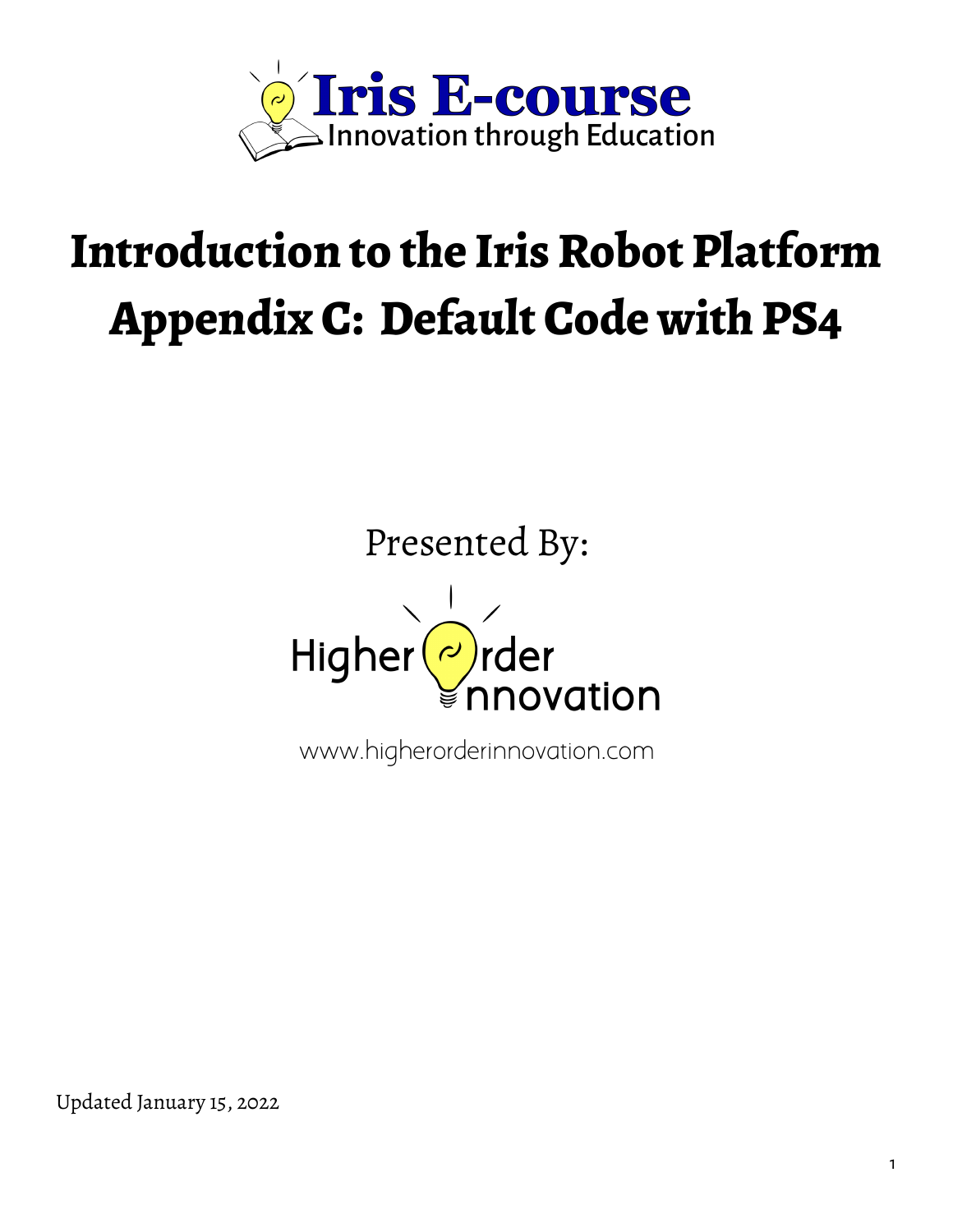# **Appendix C: Default Code with PS4**

# **C.1Iris and the Dock**

The Iris robot is capable of driving around your desk with the included wheels and leg set. When Iris looks like the figure below (may or may not have the wheels connected), Iris has the expansion Dock already installed. Adding the Dock enables Iris to become the brains for your larger, custom robot. With this expansion of the Dock, there are six motor ports that are made available through the included default code. This guide will help you understand what the default code enables you to do for controlling either your own robot, or the stand-alone Iris Robot.



#### Notes:

\* Sensor Ports 3/4 are SDA/SCL. Using these for other purposes may disable the on-board screen. ^ Motor Ports 5/6 share pins with Sensor Ports 5/6.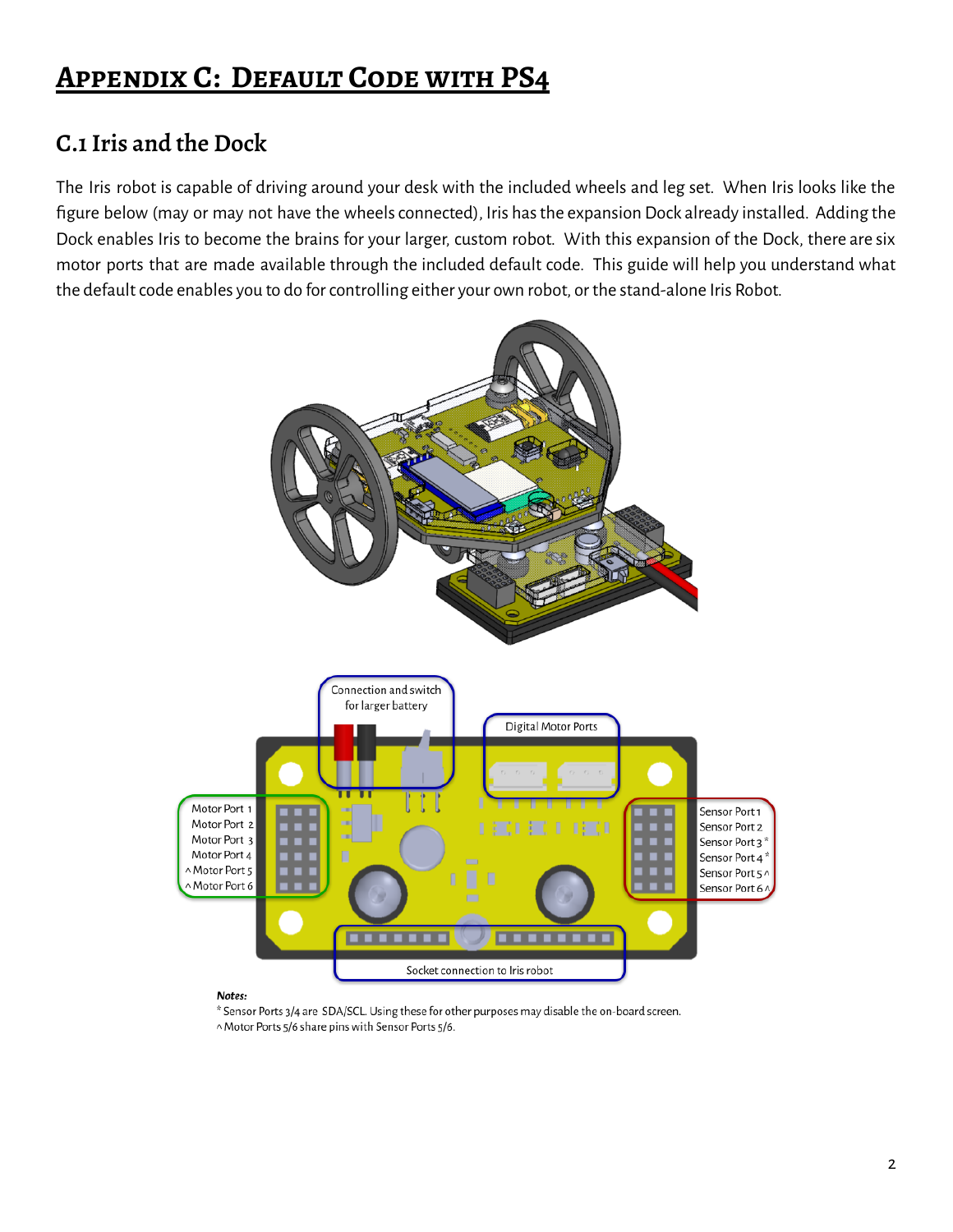# **C.2 Wiring Motors to the Dock**

When attaching 3-wire motors to the Dock for your custom robot. It is important to take note of the orientation of the wires. The motors should be plugged in with the black wire nearest to the edge of the board.

### **C.3 PS4 with External 3-wire Motors**

The default code is programmed such that when the PS4 controller is connected to Iris (Power up Iris and press the PS button on the controller), the program running on Iris will translate controller inputs into commands for the six 3-wire motor ports on the Dock. All of the built-in commands for the motor ports can be found in the table below..



| <b>Controller</b><br>Location | Command              | <b>Motor Response</b>          | <b>Speed</b>      |
|-------------------------------|----------------------|--------------------------------|-------------------|
| A                             | Left Joystick Up     | Motor Port 1 Clockwise         | Variable          |
| A                             | Left Joystick Down   | Motor Port 1 Counter Clockwise | Variable          |
| B                             | Right Joystick Up    | Motor Port 2 Clockwise         | Variable          |
| B                             | Right Joystick Down  | Motor Port 2 Counter Clockwise | Variable          |
| C                             | Left/Right D-Pad     | Motor Port 3 CW/CCW            | Full Speed        |
| D                             | Up/Down D-Pad        | Motor Port 4 CW/CCW            | Full Speed        |
| E                             | Left Trigger 1 (L1)  | Motor Port 4 Clockwise         | Full Speed        |
| F                             | Left Trigger 2 (L2)  | Motor Port 4 Counter Clockwise | Variable          |
| G                             | Square/Circle        | Motor Port 5 CW/CCW            | Full Speed        |
| H                             | Triangle/Cross       | Motor Port 6 CW/CCW            | Full Speed        |
|                               | Right Trigger 1 (R1) | Motor Port 6 Clockwise         | <b>Full Speed</b> |
|                               | Right Trigger 2 (R2) | Motor Port 6 Counter Clockwise | Variable          |